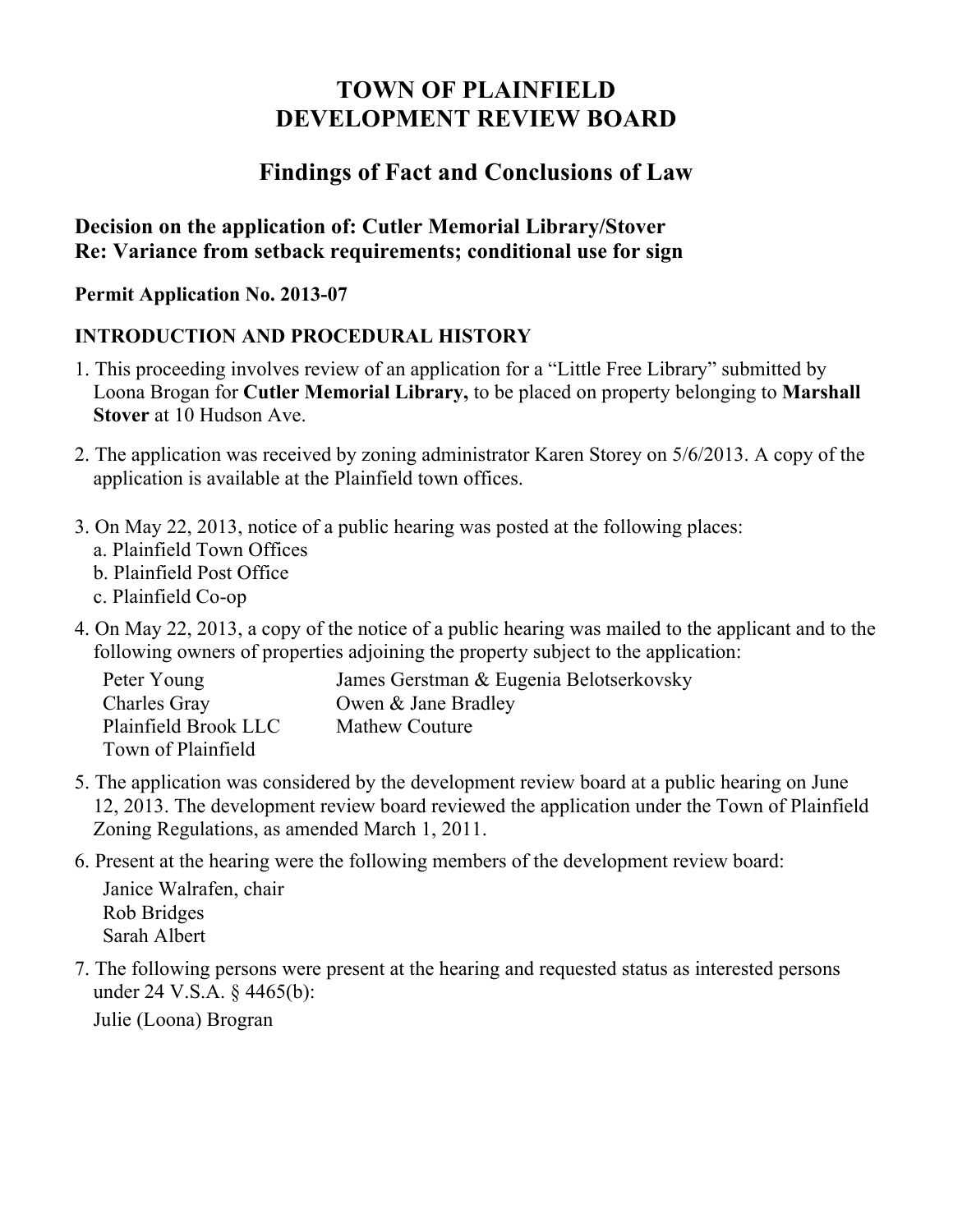#### **FINDINGS**

Based on the application, testimony, and other evidence the development review board makes the following findings:

- 1. The applicant seeks a permit to place a "Little Free Library" [hereafter LFL] near the corner of Hudson Ave. and Mill St. The subject property is a .18 acre parcel located at 10 Hudson Ave. in the Town of Plainfield (tax map parcel no. 11-126-000).
- 2. The applicant, Cutler Memorial Library, is a public service organization supported by funds approved by voters at town meeting. The LFL is an outreach project of the library, and will be maintained by them as a free service to the community.
- 3. The property is located in the **Village** District as described on the Town of Plainfield Zoning Map on record at the town office and section **4.4** of the Zoning Regulations. The owner of the property, Marshall Stover, has given the Cutler Library permission to place the LFL next to the sidewalk at the corner of his lawn closest to the Hudson Ave./Mill St. intersection.
- 4. The dimensions of the LFL are  $15.5''$  x  $22''$  x24". It will be mounted on a wooden post and will be 6 feet tall including the post. The LFL will be painted white to match the apartment house on the property. Loona Brogan states that she has been assured that the LFL will not interfere with plowing of the sidewalk in the winter.
- 5. Despite its small size and lack of foundation, the project is being reviewed as a structure with signage. A variance is required for the project because it does not meet all setbacks. A conditional use is also required because the signage is within 50 feet of the intersection. The application will be reviewed under the following sections of the Town of Plainfield Zoning Regulations:
	- 2.8 Conditional Uses
	- 2.9 Variances and Appeals
	- $\cdot$  3.6 Signs
- 6. Under Section 3.6 of the Zoning Regulations, a sign may not be placed within 25 feet of the road centerline or 50 feet of an intersection of town highways**.** The project in this application will stand 18 feet from the centerline of Hudson Ave. and 33 feet from the intersection of Hudson Ave. and Mill St.
- 7. The front of the LFL will face Mill St. In the Village zoning district the side setback for a structure is 10 feet. The LFL will be 5 feet from the sidewalk.